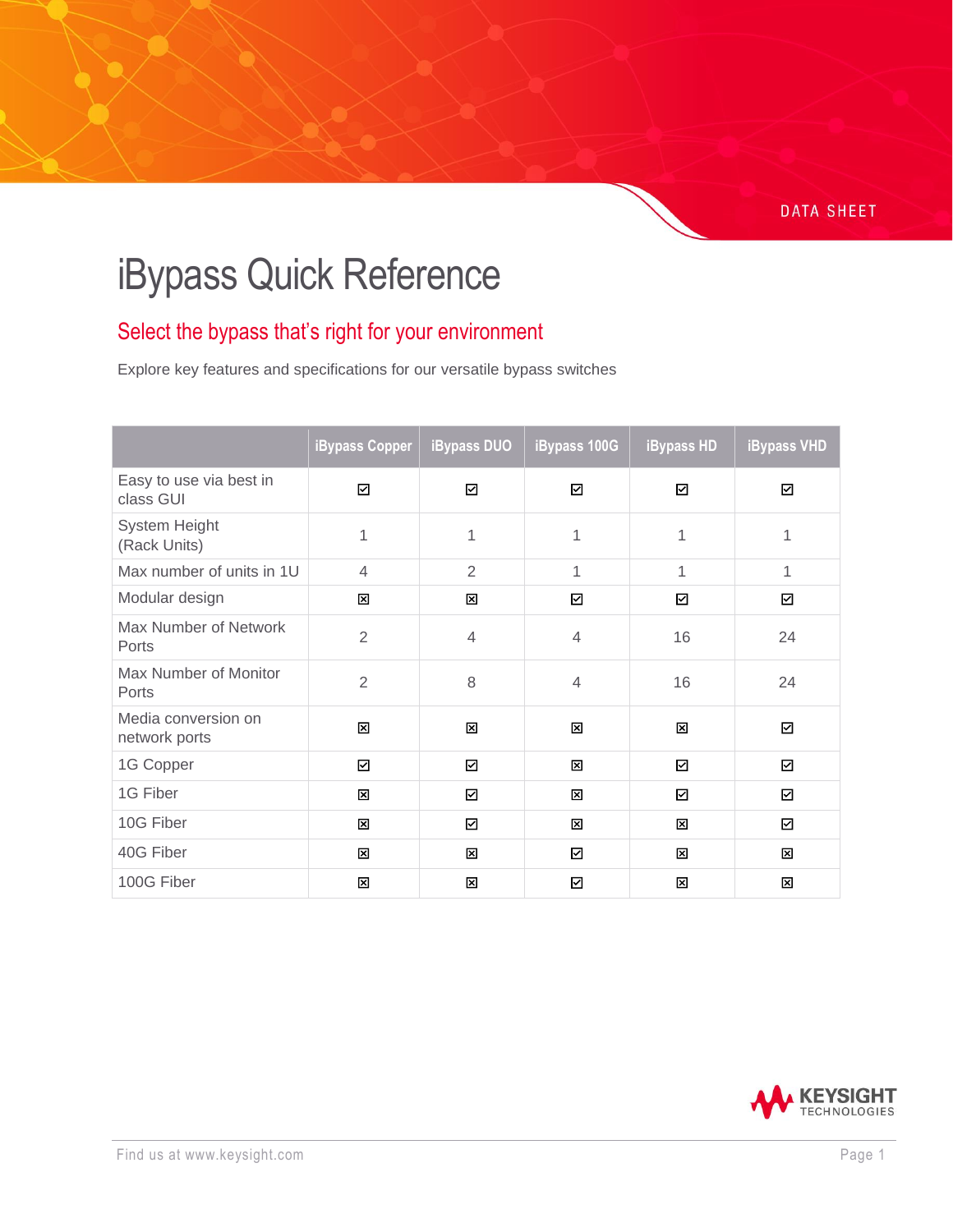| <b>Key features</b>                                         |                         |             |             |   |   |
|-------------------------------------------------------------|-------------------------|-------------|-------------|---|---|
| Inbuilt Tap Mode                                            | ☑                       | ☑           | ☑           | ☑ | ☑ |
| <b>Editable Heartbeats</b>                                  | ☑                       | ☑           | ☑           | ☑ | 罓 |
| Preset HBs for Major<br><b>Security Vendors</b>             | ☑                       | ☑           | ⊠           | ☑ | ☑ |
| Variable HB Periods                                         | $\overline{\mathbf{z}}$ | ☑           | ☑           | ☑ | ☑ |
| Variable HB Retry Periods                                   | ☑                       | ☑           | 冈           | ☑ | ☑ |
| <b>High Availability Tool</b><br>Mode - Active/Active       | 囟                       | ☑           | ☑           | 図 | ☑ |
| <b>High Availability Tool</b><br>Mode - Active/Standby      | $\boxtimes$             | ☑           | ☑           | ☑ | ☑ |
| <b>Traffic Statistics</b>                                   | $\overline{\mathbf{z}}$ | $\boxtimes$ | ☑           | ☑ | ☑ |
| Bypass ON Close, Bypass<br>ON Open, and Bypass<br>OFF modes | $\overline{\mathbb{M}}$ | ☑           | ☑           | ☑ | ☑ |
| HB Fail Open or Fail<br><b>Closed Modes</b>                 | ☑                       | $\boxtimes$ | ☑           | ☑ | ☑ |
| <b>Link Fault Detect</b>                                    | ☑                       | ☑           | ☑           | ☑ | ☑ |
| <b>Link Fault Detect Cascade</b>                            | $\mathbf{\overline{x}}$ | 図           | 図           | ⊠ | ☑ |
| Power Loss Fail Open                                        | ☑                       | ☑           | ☑           | ☑ | ☑ |
| <b>Power Loss Fail Close</b>                                | 図                       | ☑           | $\boxtimes$ | 図 | ☑ |
| <b>Power Supply Status</b><br>indicated on front panel      | ☑                       | ☑           | ☑           | ☑ | ☑ |
| Link Status indicated<br>externally                         | ☑                       | ☑           | ☑           | ☑ | 罓 |
| <b>Traffic Threshold Alerts</b>                             | ☑                       | $\boxtimes$ | 区           | ☑ | ☑ |
| Bypass status on front<br>panel                             | 図                       | 図           | ☑           | 図 | 図 |
| Install own SSL<br>certificates                             | ⊠                       | ☑           | ☑           | ⊠ | ☑ |
| ACL on management<br>ports                                  | ☑                       | ☑           | ⊠           | ⊠ | ☑ |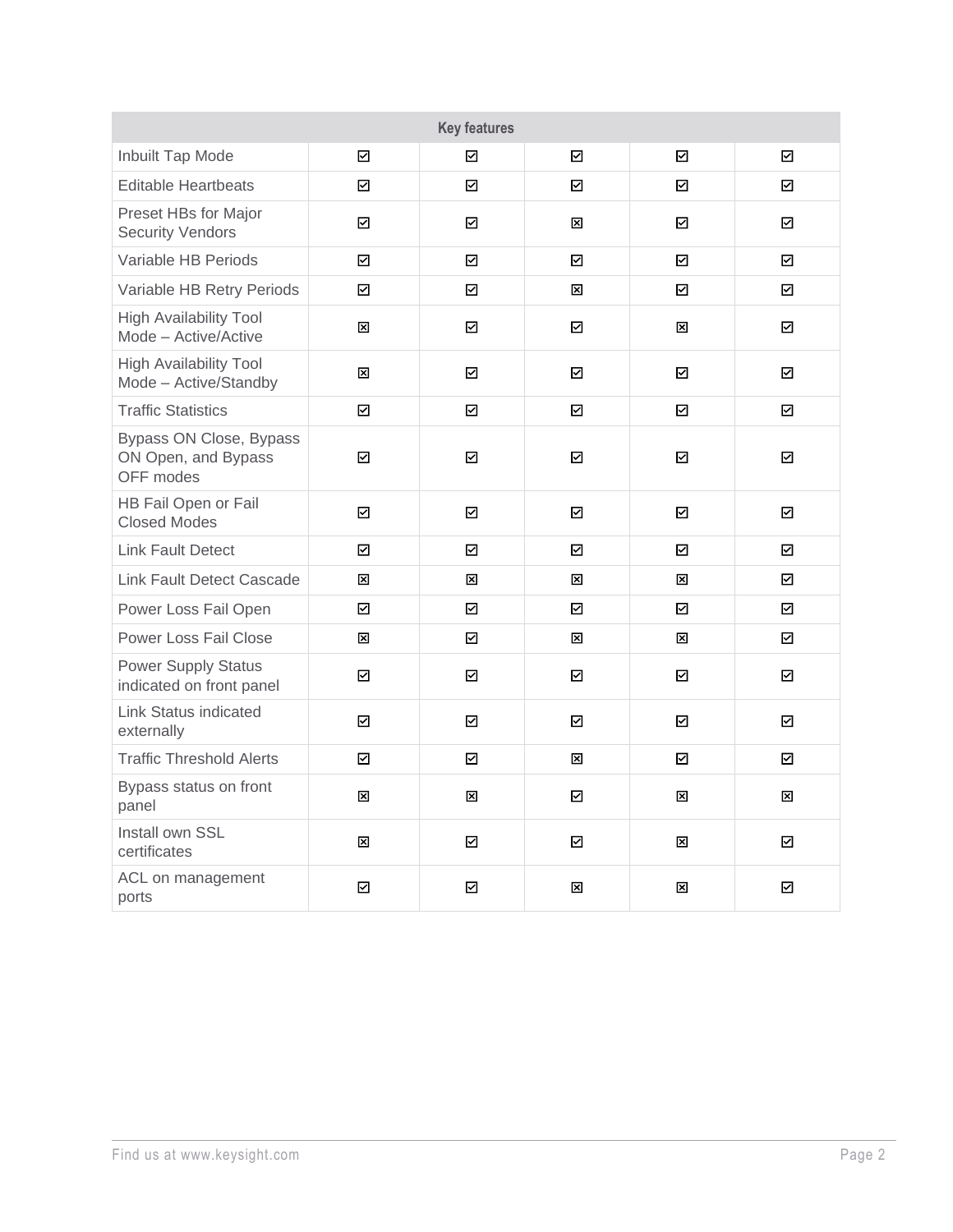| <b>Management</b>                                                                   |                         |                         |                          |                         |                         |  |
|-------------------------------------------------------------------------------------|-------------------------|-------------------------|--------------------------|-------------------------|-------------------------|--|
| NBP Independent<br>Management System<br>and ports                                   | ☑                       | ☑                       | ☑                        | $\overline{\mathbb{Z}}$ | ☑                       |  |
| Number of management<br>ports                                                       | 1                       | $\overline{2}$          | $\mathbf{1}$             | $\mathbf 1$             | 1                       |  |
| <b>TACACS</b>                                                                       | $\boxdot$               | $\boxtimes$             | ☑                        | ☑                       | ☑                       |  |
| <b>RADIUS</b>                                                                       | $\boxdot$               | ☑                       | ☑                        | ☑                       | $\boxdot$               |  |
| SNMP V1                                                                             | 図                       | 図                       | ☑                        | ☑                       | 図                       |  |
| SNMP V2                                                                             | $\overline{\mathbb{M}}$ | ☑                       | ☑                        | $\overline{\mathbf{y}}$ | $\boxtimes$             |  |
| SNMP <sub>V3</sub>                                                                  | $\boxdot$               | ☑                       | $\overline{\phantom{0}}$ | ☑                       | ☑                       |  |
| <b>CLI</b>                                                                          | $\boxdot$               | $\boxtimes$             | ☑                        | ☑                       | $\boxdot$               |  |
| Web GUI                                                                             | ☑                       | ☑                       | ☑                        | ☑                       | $\overline{\mathbf{y}}$ |  |
| Drag and Drop<br>configuration                                                      | 図                       | ☑                       | 図                        | 図                       | ☑                       |  |
| <b>SSH</b>                                                                          | ☑                       | $\boxtimes$             | ☑                        | ☑                       | $\overline{\mathbf{S}}$ |  |
| <b>External Syslog Alerts</b>                                                       | 図                       | $\boxtimes$             | ☑                        | 図                       | $\overline{\mathbb{Z}}$ |  |
| Ixia Fabric Controller<br>(Centralized Management)                                  | ☑                       | ☑                       | ☑                        | $\triangleright$        | $\boxtimes$             |  |
| Inbuild event logs                                                                  | ☑                       | ☑                       | ☑                        | ⊠                       | ☑                       |  |
| Role Based access control                                                           | $\boxdot$               | $\boxtimes$             | ☑                        | $\triangleright$        | $\overline{\mathbb{M}}$ |  |
| Device temp settings and<br>alerts                                                  | ☑                       | ☑                       | ☑                        | ☑                       | ☑                       |  |
| NTP time synching                                                                   | $\boxdot$               | $\boxtimes$             | $\boxtimes$              | 図                       | $\overline{\mathbf{z}}$ |  |
| Software upgradable                                                                 | ☑                       | ☑                       | ☑                        | ☑                       | ☑                       |  |
| Software downloads via<br>secure FTP                                                | ☑                       | ☑                       | 図                        | 図                       | ☑                       |  |
| <b>Power</b>                                                                        |                         |                         |                          |                         |                         |  |
| <b>AC Power Option</b>                                                              | ☑                       | ☑                       | ☑                        | ☑                       | ☑                       |  |
| DC Power Option                                                                     | 図                       | 図                       | ☑                        | $\boxdot$               | $\overline{\mathbb{M}}$ |  |
| Hot Swappable                                                                       | 図                       | $\boxtimes$             | $\mathbf{\overline{x}}$  | ☑                       | $\boxtimes$             |  |
| <b>Integrated Power Supplies</b>                                                    | 図                       | ☑                       | ☑                        | ☑                       | ☑                       |  |
| Power Supply Unit (to<br>replace power bricks)<br>available as an optional<br>extra | $\boxtimes$             | $\mathbf{\overline{x}}$ | $\boxtimes$              | $\boxtimes$             | $\mathbf{\overline{x}}$ |  |
| Operating Range 0 to 40°                                                            | $\boxtimes$             | $\boxtimes$             | $\boxtimes$              | $\boxdot$               | $\boxtimes$             |  |